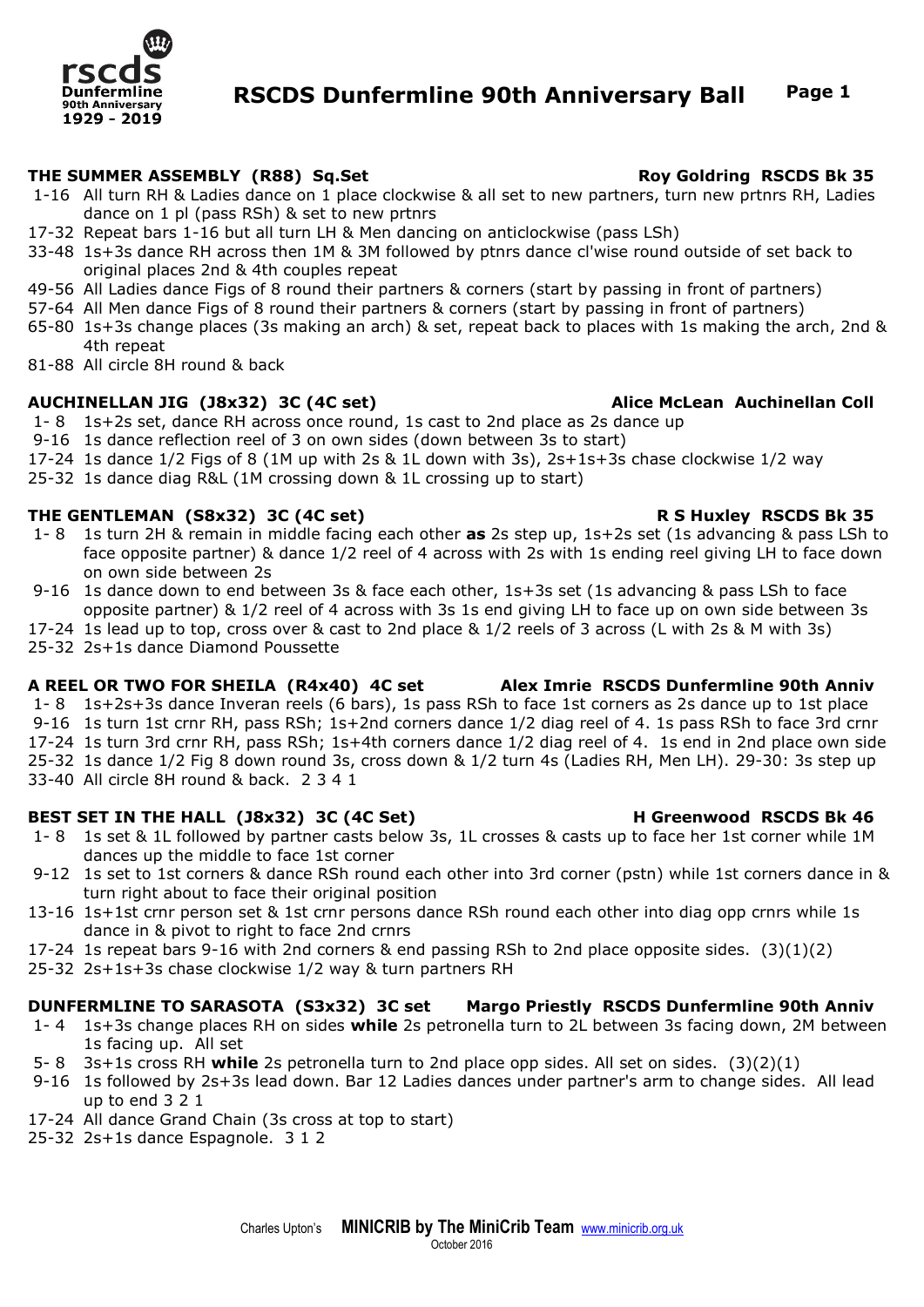

# **RSCDS Dunfermline 90th Anniversary Ball Page 2**

# **FATHER CONNELLY'S JIG (J4x64) 4C set John Drewry Donside Bk**

- 1- 8 1s+2s Set & Rotate : Set, rotate singly & dance on 1 place clockwise, change places RH on sides & dance on 1 place to own sides (1s in 2nd pl)
- 9-16 1s dance 1/2 diag R&L with 1st corners **while** 2nd corners set & change places diagonally RH, 1s dance 1/2 reels of 3 on opposite sides
- 17-24 1s dance 1/2 diag R&L with 3rd corner (pstn) **while** 2nd corners (pstn) set & change places diagonally, 1s dance 1/2 reels of 3 on own sides
- 25-32 1s dance reels of 3 across Lady with 2s & Man with 3s
- 33-40 1s cross down between 3s, 1L casts up round 3M & 1M casts down round 4L, 1s change places LH in centre & cast to 3rd place own sides
- 41-56 3s+1s+4s (bottom 3 couples) repeat bars 9-24
- 57-64 All (or bottom 3 couples only) circle 8(6)H round & back

# **THE FALLS OF ROGIE (R8x32) 3C (4C set) Jean Attwood Alexander Bk 1**

- 1- 8 1s cross RH & cast 1 place, 1s cross RH & cast 1 place (Man up Lady down)
- 9-16 1s dance 1/2 reels of 3 across (1M with 2s & 1L with 3s), set in lines across & change places RH with opposite person
- 17-24 2s+1s+3s chase cl'wise 1/2 way, 1s dance in & turn RH to face 1st crnr pstns **as** 2s & 3s continue to chase on to places (**as** bar 16)
- 25-32 1s dance 1/2 reel of 4 with 1st corners, passing RSh dance 1/2 reel with 2nd corners & cross passing RSh to 2nd place own sides

### **INTERVAL**

### **MAJOR IAN STEWART (J8x32) 3C (4C set) John Drewry RSCDS Bk 35**

- 1- 8 1s+2s 1/2 turn partners RH & dance RH across 1/2 way, 2s+1s full turn partner RH ending with 2s at top & 1s in 2nd place
- 9-16 2s+1s+3s dance reels of 3 on own sides (1L dances in & up **as** 1M dances in & down to start) & 1s end facing 1st corners
- 17-24 1s set to 1st corners then to each other across the dance, set to 2nd corners & Petronella turn to 2nd place own sides
- 25-32 2s+1s+3s circle 6H round to the left for 6 steps, pivot & chase back to places

### **PEACOCKS IN THE GLEN (R4x32) 4C set Alison Austin RSCDS Dunfermline 90th Anniv**

- 1- 8 1s+4s set, cast down/up & dance 1/2 Fig 8 round end couples (2s & 3s step up/down bars 3-4)
- 9-16 1s+4s dance RH across & face corners; 1s+4s turn corners 1.1/2 LH (or birl) to change places
- 17-24 2s+3s dance RH across, turn corners  $1.1/2$  LH (or birl) to end 2 (1) (4) 3
- 25-32 1s+4s Set+Link; 1s dance 1/2 Fig 8 down round 3s **while** 4s dance 1/2 Fig 8 up round 2s. 2 4 1 3

### **ST COLUMBA'S STRATHSPEY (S5x32) 5C set V Sproule & S Gillan**

- 1- 8 2s+4s dance RH across, 2s dance up **while** 4s dance down, 2s & 4s casting round ends on own sides to face 1st corners
- 9-16 2s+4s Pass+Turn with 1st corners, pass partner LSh & Pass+Turn with 2nd corners & into centre facing partner (L facing down M up)
- 17-24 2s+4s dance reel of 4 ending in original places on sides
- 25-32 2s & 4s set & cast down 1 place **while** 3s & 5s set & dance up 1 place, 1s & 2s turn RH & cast down 1 place. 3 1 5 2 4